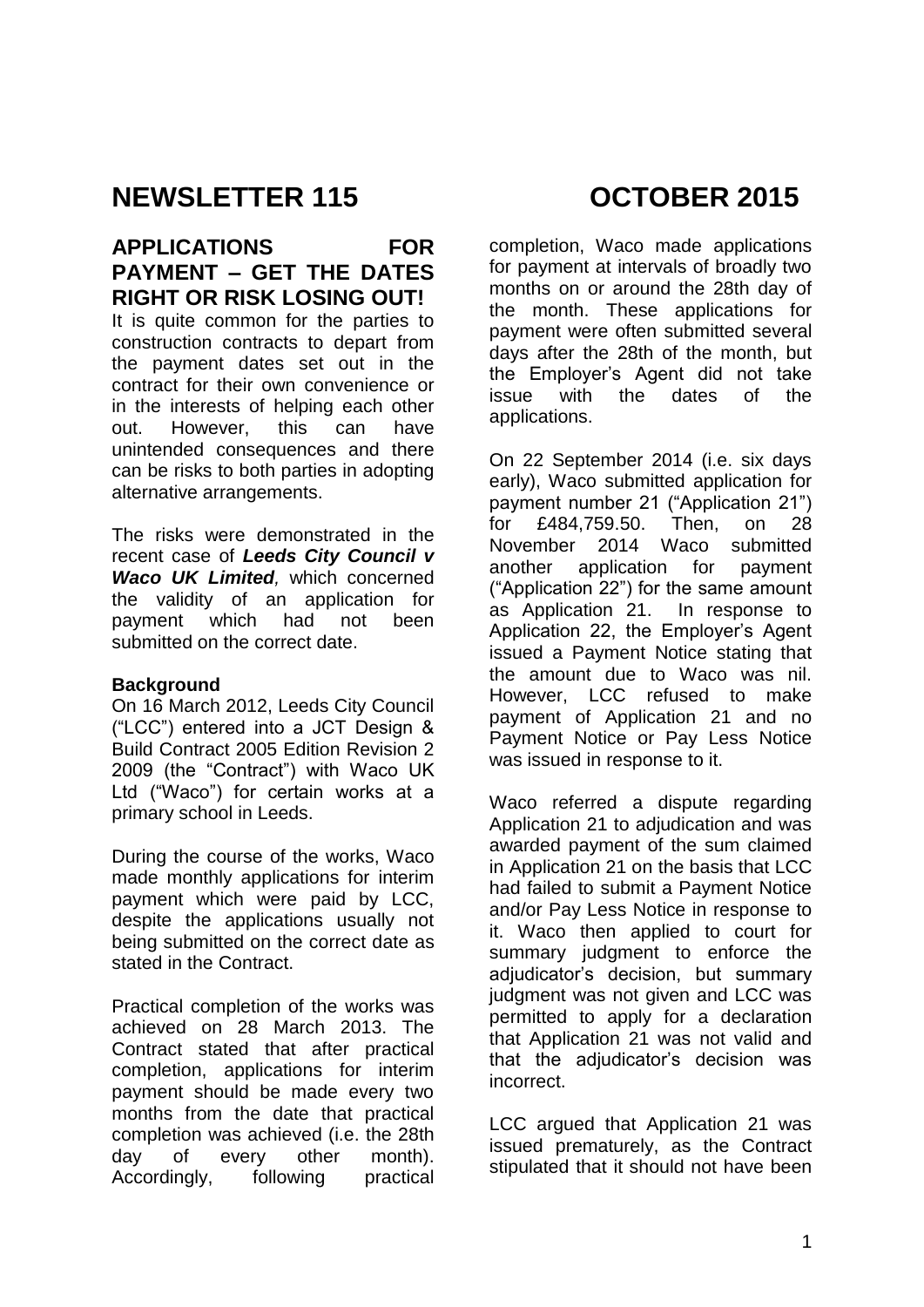issued until six days later (on 28 September 2014). LCC therefore submitted that Application 21 was invalid because there was no entitlement under the Contract for applications for payment to be made on any dates other than those stipulated in the Contract.

### **Decision of the Court**

The court noted that the payment mechanism set out in the Contract differed pre- and post-practical completion.

Before practical completion, it was common ground between the parties that all applications for payment were to be made on the 26th of each month (i.e. to reflect the date of possession which was on 26 March 2012). There was no provision in the Contract enabling the parties to substitute alternative dates, but nevertheless the parties had established a course of conduct that applications made up to three or four days late would still be paid.

After practical completion, the application dates were to be at intervals of two months *"unless otherwise agreed"*. The court found that this wording allowed the parties to agree different dates on an application by application basis.

However, after practical completion, there was no evidence of any implied agreement between the parties to vary the dates for submission of applications for payment so as to allow them to be made early. Indeed, the Employer's Agent had emailed Waco to state that applications for payment would not be accepted if submitted prior to the relevant date, but they could be submitted "on/after" the relevant date. This was consistent with the approach adopted prior to practical

completion of honouring slightly late applications, but it did not permit the early submission of applications.

Consequently, since Application 21 was made six days before the relevant date, the court held that this was not a valid application for payment and consequently the adjudicator's decision that Application 21 had to be paid in full could not stand.

Interestingly, the application for payment Waco had submitted prior to Application 21 had also been issued prematurely by Waco, but had been paid by LCC. However, the court did not consider that this created a course of conduct whereby applications for payment could be submitted early. Instead, the court found this to be a one-off payment which did not amount to an implied representation that LCC would waive a similar irregularity in the future. The court appeared to place value on the fact that the amount paid under that application had only been about £13,000, whereas the sum in dispute in relation to Application 21 was closer to £500,000.

#### **Analysis**

From the point of view of employers, employer's agents and contract administrators, this case demonstrates that it can be dangerous to honour applications for payment which are not submitted on the dates specified in the contract. If this had been a dispute about a late application rather than an early one, the course of conduct identified by the court may have caused LCC real problems if LCC had tried to argue that a late application was invalid.

Whilst the employer may consider it unreasonable to disrupt the contractor's cash flow by rejecting applications that are only a few days early or late, departing from the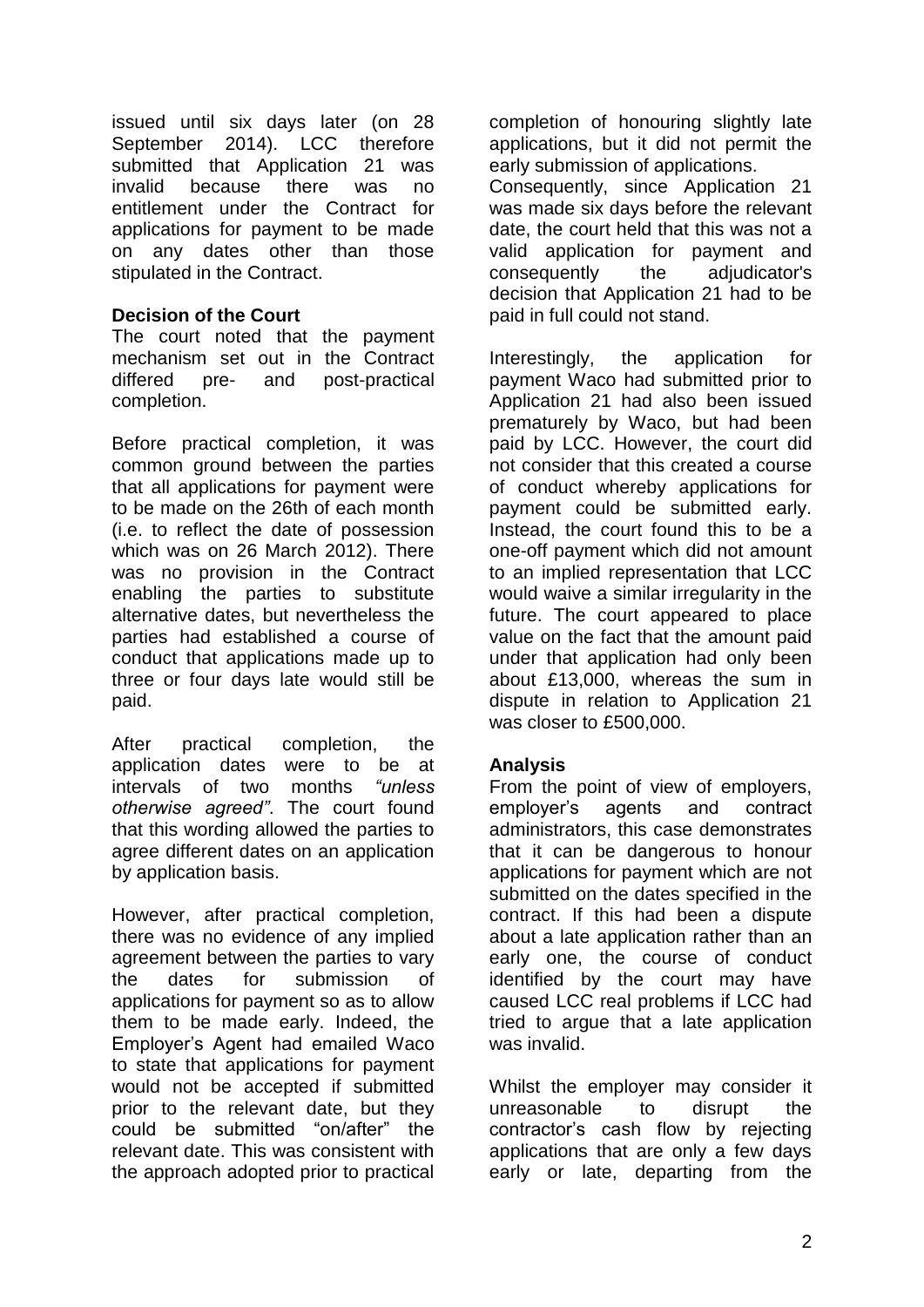express terms of the contract may potentially establish a course of conduct which could cause problems if either party seeks to rely on the express terms of the contract later on. Employers, employers' agents and contract administrators would therefore do well to make it clear to the contractor that the timetable for submitting applications set out in the contract must be strictly adhered to.

From the perspective of contractors and sub-contractors, this case should not be viewed as confirmation that late applications for payment are generally acceptable or permissible. Whether or not a particular course of conduct can be established will always depend on the facts of the case on question. To avoid doubt, applications for payment should always be submitted in accordance with the contract. Indeed, it may be that, following this case, employers and main contractors begin to adopt a stricter approach by refusing to honour early or late applications to try and avoid a course of conduct being established. Contractors and sub-contractors should bear in mind that submitting applications for payment just a couple of days early or late could result in the application for payment not being accepted, with potentially serious consequences for cash flow.

# **SCOTTISH GOVERNMENT PLAN TO ABOLISH EMPLOYMENT TRIBUNAL FEES**



In a recent development, the Scottish Government has announced its intention to scrap Employment Tribunal fees.

In the Programme for Government 2015-2016 entitled "A Stronger Scotland", the First Minister Nicola Sturgeon has committed to abolishing fees to ensure that "employees have a fair opportunity to have their case heard".

Employment Tribunal fees were introduced in July 2013. Currently claimants have to pay a fee of up to £250 to submit a claim and lodge a further fee of up to £950 when a hearing date is set. There is limited scope for fee remission. The result has been a dramatic reduction in the number of claims raised.

The Scottish Government's announcement will be welcomed by trade unions and others. Last month the Court of Appeal dismissed Unison's call for a judicial review of the fee regime. The Law Society of Scotland also recently called for a review of Employment Tribunal fees, claiming they were a "major barrier to justice".

Some in the business community may be less impressed. Under the current Employment Tribunal Rules, where an employer "carries on business in Scotland", the Scottish Tribunals have jurisdiction to hear claims regardless of where in the UK the employee is based. This means that the number of claims from employees throughout the UK may rise. It is also likely to increase the administrative burden on the Scottish Tribunal Service.

The timescale for the abolition of fees is as yet unclear. At this stage the recommendations of the Smith Commission have not been implemented and the Scottish Government are still in the process of consulting on the terms of the Scotland Bill with the UK Parliament. It has stated that it will abolish Tribunal fees when it is "clear on how the transfer of powers and responsibilities will work".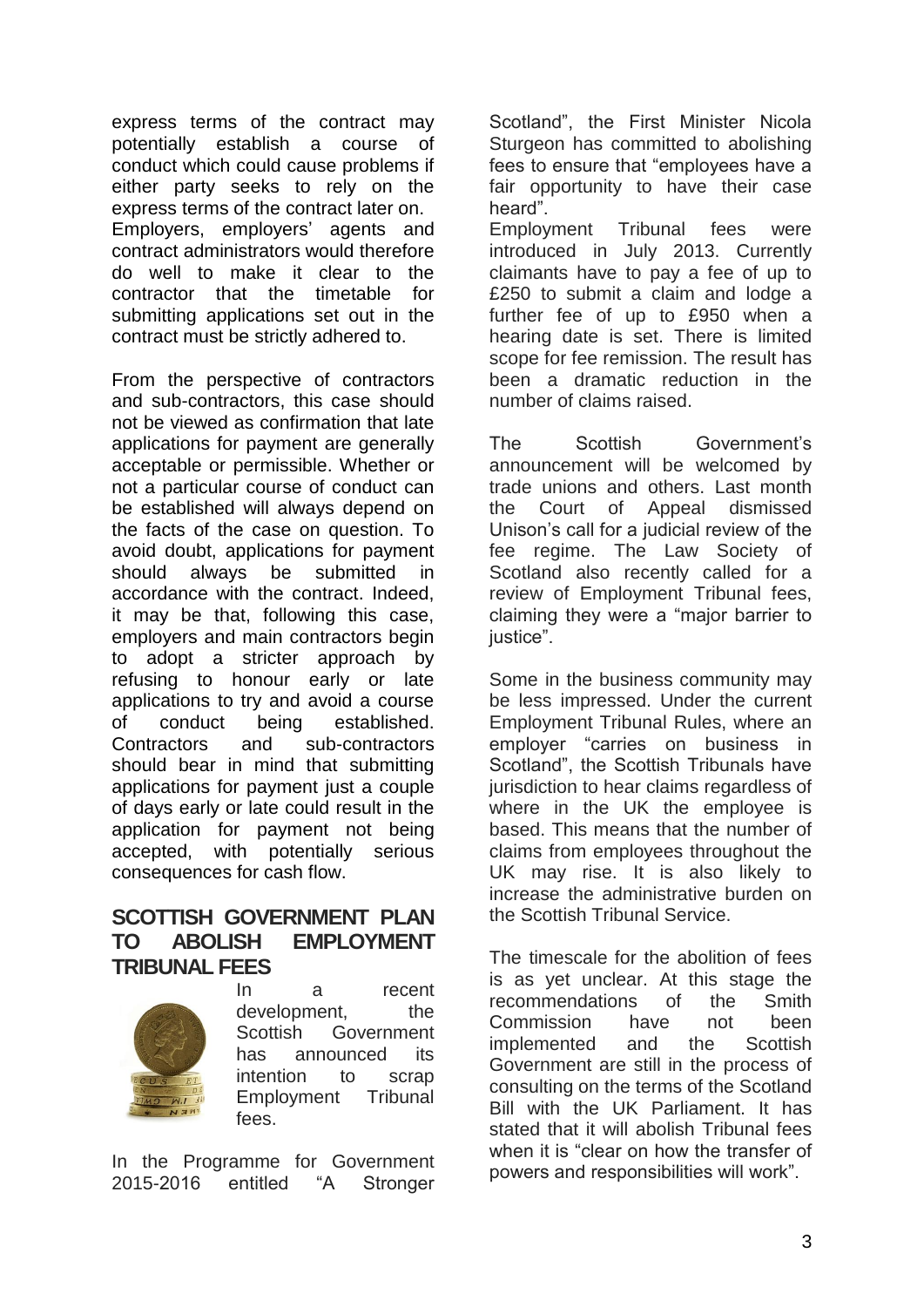The UK Government's review of the Employment Tribunal system is expected to be completed towards the end of the year.

# **WELCOME TO THE 2015 LADDER EXCHANGE**



Run by the Ladder Association in partnership with manufacturers and suppliers across the country, the Ladder Exchange has already been

responsible for removing thousands of potentially dangerous ladders and stepladders from service.

This year promises to be no exception as it continues to save lives and reduce injuries by replacing broken and bent ladders with safe, brand new ones at a special price.

Take the opportunity NOW to check and inspect your ladder inventory for possible problems – and then SAVE MONEY by visiting your nearest Ladder Exchange Partner between **1 September and 31 December 2015.**

Don't miss out on this unique opportunity to stay safe and make genuine savings. And, of course, you can enjoy the confidence and reassurance of knowing that your 'dodgy' ladder is being replaced by a new one that meets all the relevant British and European standards.

The **[Idiots on Ladders Competition](http://ladderassociation.org.uk/ladder-exchange/idiots-on-ladders/)** will also return, as we seek to crown the most idiotic use of ladders for this year. Be sure to have your camera ready to capture any shots of idiots in action and submit them to us!



- 1. Check your ladder using our [checklist.](http://ladderassociation.org.uk/ladder-exchange/ladder-exchange-checklist-2/) If your ladder fails the checklist, you should replace it.
- 2. Find a [Ladder Exchange Partner](http://ladderassociation.org.uk/ladder-exchange/ladder-exchange-partners/) near you.
- 3. Bring your old ladder to your chosen Ladder Exchange Partner and buy a new ladder at a discounted price. The Partner will keep the old ladder for safe disposal.

# **NATIONAL LIVING WAGE**

The Chancellor announced in his summer budget the introduction of a "**National Living Wage**" (effectively an increase in the National Minimum Wage) for over 25's.

The NLW will take effect in April 2016 at a rate of £7.20 per hour, rising to £9 an hour by 2020 and the intention is eventually to increase it to 60% of median earnings.

The **National Minimum Wage** for those 21 and over is due to increase from £6.50 to £6.70 on 1 October 2015 (the rate for 18 to 20 year olds will rise to £5.30 per hour). From April next year anyone aged 25 and over will have to be paid the **National Living Wage.**